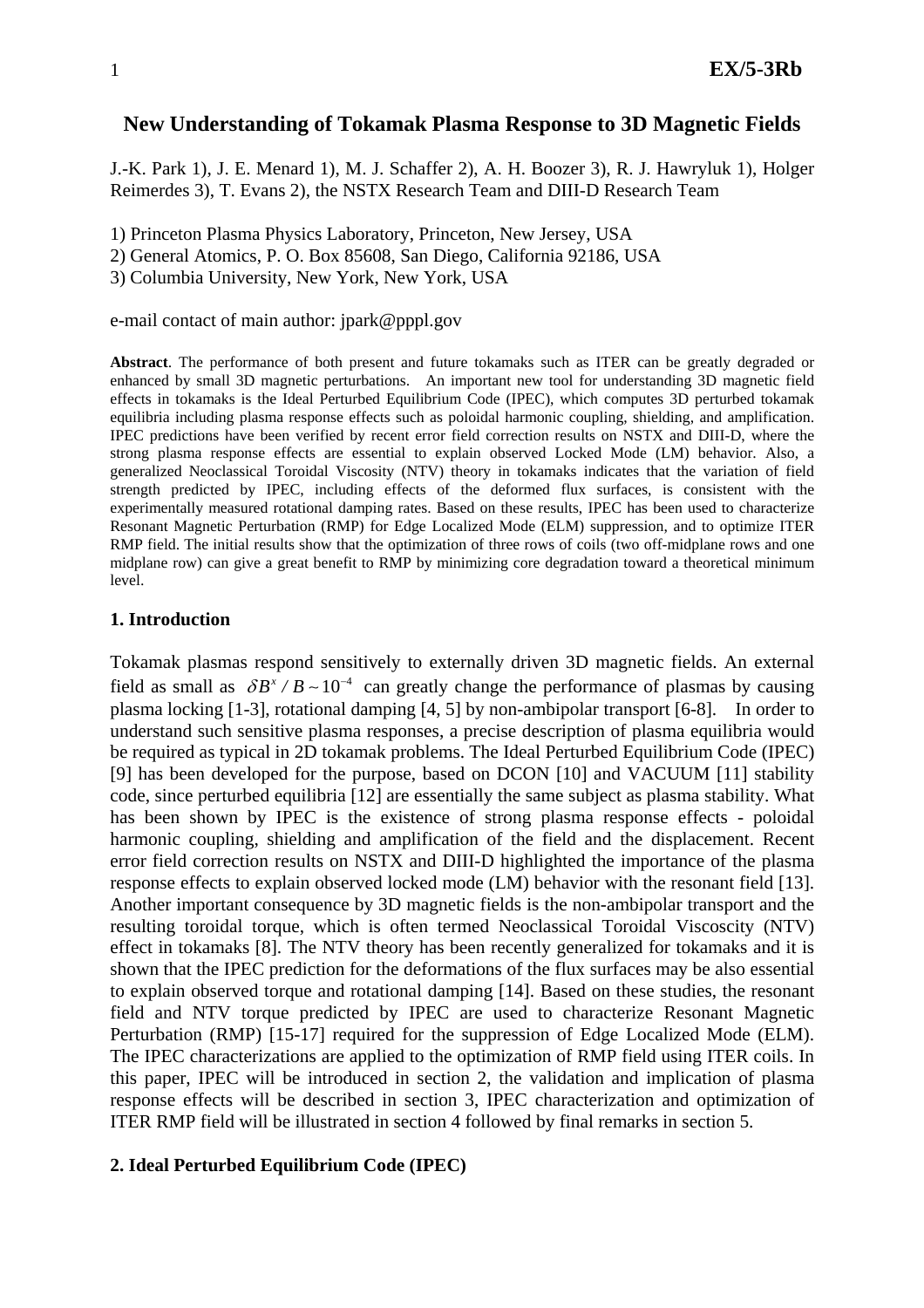### **2.1. Development of IPEC**

IPEC [9] finds 3D perturbed scalar pressure equilibria with shielded islands in tokamaks. Given a 2D tokamak equilibrium and an externally driven 3D field, an ideal perturbed equilibrium can be determined by solving the ideal force balance  $\vec{\nabla} \delta p = \vec{i} \times \delta \vec{B} + \delta \vec{j} \times \vec{B}$  with boundary conditions set by external coils, while preserving the pressure  $p(\psi)$  and the safety factor  $q(\psi)$  profiles. Since a fixed-boundary problem can be exactly solved by a stability code if the kinetic energy is properly suppressed, IPEC augments DCON [10] and VACUUM [11] stability codes to solve the force balance given a set of perturbed field distributions  $\delta \vec{B} \cdot \vec{n}$ , on the plasma boundary. A free-boundary problem can be solved using virtual surface currents on the boundary to match a set of  $\delta \vec{B} \cdot \vec{n}_h$  with a given external field  $\delta \vec{B}^x \cdot \vec{n}_h$  which can be found by superposing vacuum field on the plasma boundary. Thus, the *total field*  $\delta \vec{B} \cdot \vec{n}_b$  can be found using  $\delta \vec{B} \cdot \vec{n}_b = \hat{P} [\delta \vec{B}^x \cdot \vec{n}_b]$ , with a permeability operator  $\hat{P}$ , if an *external field*  $\delta \vec{B}^x \cdot \vec{n}_b$  is given on the plasma boundary.

### **2.2. Features in ideally perturbed equilibria**

Since ideally perturbed equilibria assume the perfect shielding of islands, there is no resonant field at the rational surfaces, but the jump of tangential field exists and produces the shielding currents as [12]  $\overline{\phantom{a}}$ 

$$
\vec{j}_{\text{smn}} = \Delta_{mn} \frac{ime^{i(m\theta - n\varphi)}}{\mu_0 n^2 (\oint dSB^2 / |\nabla \psi|^2)} \delta(\psi - \psi_{mn}) \vec{B}, \text{ where } \Delta_{mn} = \left[ \frac{\partial}{\partial \psi} \frac{\delta \vec{B} \cdot \vec{\nabla} \psi}{\vec{B} \cdot \vec{\nabla} \varphi} \right]. \tag{1}
$$

The shielding current produces a field equal and opposite to the field driving an island. This *total resonant field*  $\delta B_{mn} \equiv (\delta \vec{B} \cdot \vec{n})_{mn}$ , which is approximately proportional to the shielding  $x = \sqrt{s} \vec{p}x$ *resonant field*  $\delta B_{mn}^x \equiv (\delta \vec{B}^x \cdot \vec{n})_{mn}$  superposed in vacuum. current, includes the self-consistent ideal plasma response and is distinct from the *external* 

Shielded islands imply that the flux surfaces are not destroyed, but deformed in IPEC equilibria. Since the variation of the field strength seen by particles is the field seen on these deformed flux surfaces [18], the true variation of the field strength divided by  $B_{T0}$  is  $\delta = \delta_E + (\xi \cdot \nabla B)/B_{T0}$ , where  $\vec{\xi} \cdot \vec{\nabla}B$ )/ $B_{T0}$ , where  $\delta_E = (\delta \vec{B} \cdot \hat{b})/B_{T0}$  is the *Eulerian* variation at a fixed spatial point. The variation  $\delta$  can be compared to  $\delta_E^x$ , which is the Eulerian variation evaluated using vacuum field as has been typically used as an approximation. Note that the dominant difference occurs between  $\delta$  and  $\delta_E$ , not between  $\delta_E$  and  $\delta_E^x$ . The variation  $\delta_E$  in IPEC has the similar amplitude to the variation  $\delta_E^x$  in vacuum, if the plasma amplification is weak.

### **3. Importance of Plasma Response Effects**

### **3.1 Plasma Locking and Resonant Field**

What determines locking physics is the shielding current, or equivalently, the total resonant field  $\delta B_{mn}$ . Previous attempts to mitigate plasma locking by correcting the intrinsic error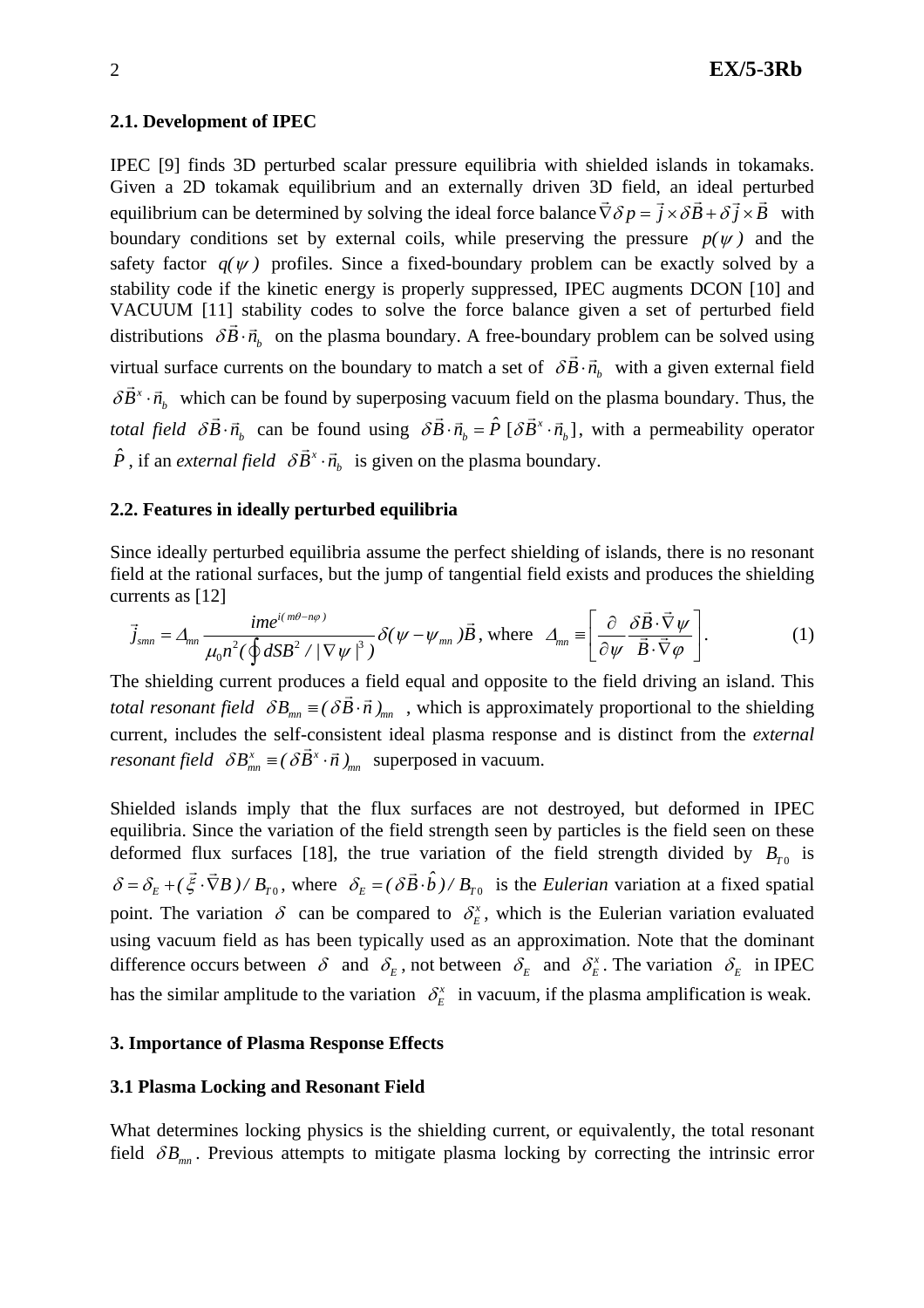

*<i>Fig.1* Comparison between  $\delta B_{mn}$  and  $\delta B_{mn}^x$  at *the rational surfaces as functions of critical density in (a) NSTX (b) DIII-D locking experiments.* 



*Fig.2 The most sensitive external field on the plasma boundary, x bh* ine plasma boundary,<br> $\delta \vec{B}^x \cdot \hat{n}_b = A(\theta) \cos \varphi + B(\theta) \sin \varphi$ , *in NSTX, where red line is*  $A(\theta)$ *and the blue line is*  $B(\theta)$ *.* 

field using correction coils have been based  $\delta B_{mn}^x$  as an approximation, but often give misleading results. Fig. 1 shows the correlations using  $\delta B_{mn}$  and  $\delta B_{mn}^x$  with locking density in NSTX and DIII-D experiments [13]. Since a variety of experiments has given evidence that the locking density is linearly correlated with the strength of 3D field [1-3], the results with  $\delta B_{mn}^x$  were contrary to experiments. The linear correlations are restored when the correct IPEC  $\delta B_{mn}$  is used. These experiments were performed in low  $\beta$  Ohmic plasmas, but recent error field experiments in DIII-D indicate that IPEC predictions are also consistent with observations in high  $\beta$  NBI plasmas [19]. The IPEC analysis is expected to be a good approximation as long as perturbed potential energy δ*W* is greater than and reasonably far from zero, which is the marginal point for the given external perturbation.

Another important result is that the two different  $\delta B_{mn}$  at  $q = 2, 3$  rational surfaces show a similar amplification, which implies that the plasma response is dominated by a single distribution of the external field. *The most sensitive field* can be found using Singular Value I Decomposition (SVD) for the coupling matrix  $\overline{C}$  between the total resonant field and the external field decomposed on the boundary [20]. Fig. 2 shows how the most sensitive external field looks on the plasma boundary in NSTX. The most sensitive field is very robust spanning a wide range of plasma parameters and explains why the outboard coils can be effective for mitigating the intrinsic error field.

### **3.2. Variation of Field Strength and NTV Torque**

The 3D perturbations cause non-ambipolar diffusion and torque, which have been studied by Shaing for different regimes [8, 21] in tokamaks. This is so-called NTV theory and has been tested in NSTX [4] and DIII-D [5]. The NTV torque is proportional to a weighted square of the variation in the field strength  $\delta_w^2 = \sum_{mn'} W_{mn'} \delta_{nm'} \delta_{nm'}$ , where  $W_{mn'}$  is a weighting factor given by bounce integrations, which depends on the regime, and the  $\delta_{nm}$ 's are the Fourier harmonics of  $\delta$ . To determine the  $\delta_{nm}$  self-consistently, one needs to include the currents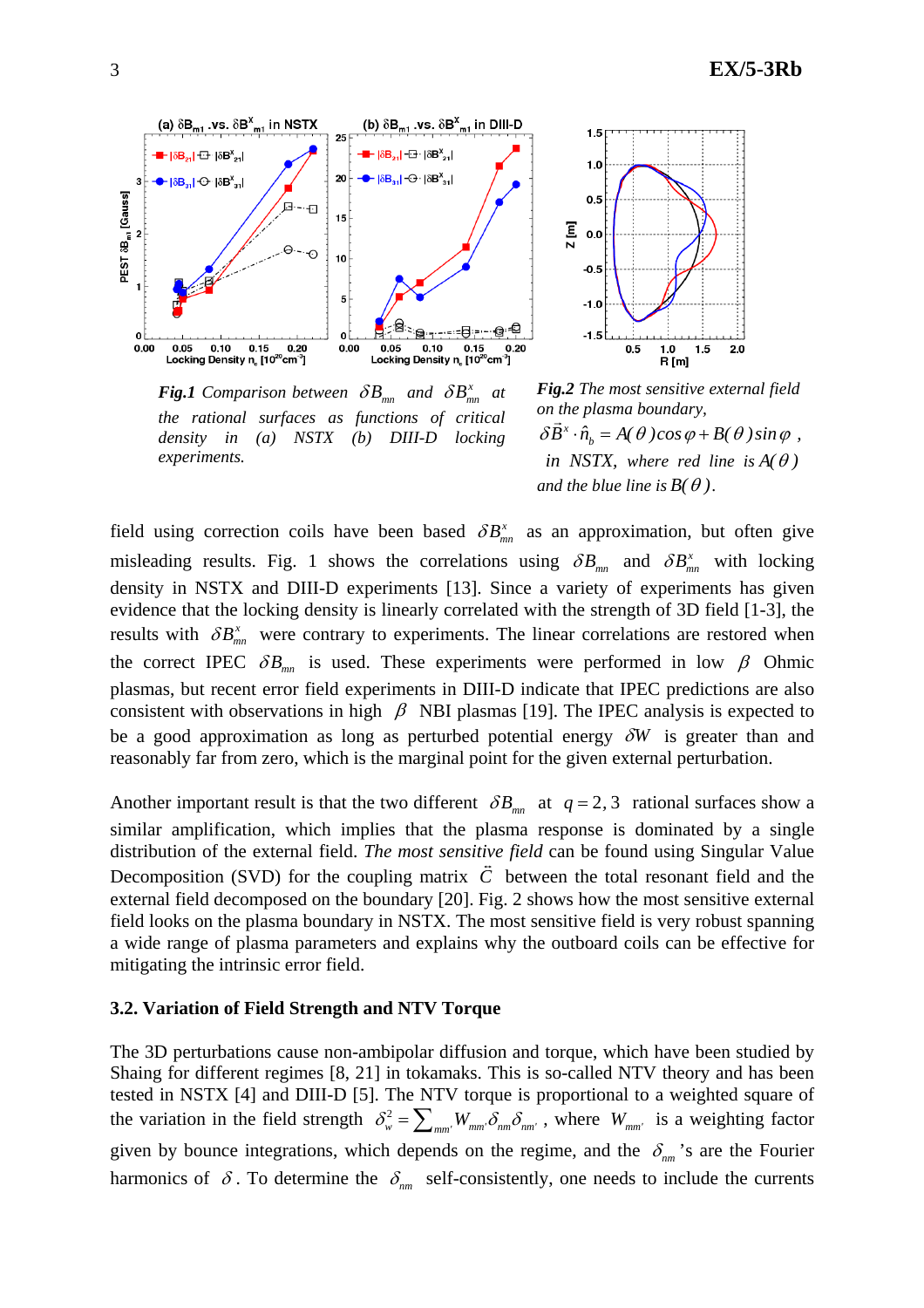$\delta j_{\Pi}$  associated with the torque  $T_{\varphi}$  in the calculation of perturbed equilibria. The present form of IPEC includes only the currents  $\delta j_p$  associated with the scalar pressure, however, one can use IPEC as an approximation if  $\delta j_p >> \delta j_\pi$ , or equivalently,  $s = -\delta W / \delta W_p$  $\alpha = T_a / 2n\delta W_v$  [22], where  $\delta W$  is the perturbed energy and  $\delta W_v$  is the perturbed energy in vacuum. It is found that  $s \gg \alpha$  for most of practical external perturbations, except  $n = 1$ applications to high  $\beta$  plasmas [23]. When IPEC is used for  $\delta = \delta_{\kappa} + \vec{\xi} \cdot \vec{\nabla} B / B_{\tau_0}$ , it has been found that typically  $\delta \approx 10^{-3}$ , when  $\delta_E^x \approx 10^{-4}$  in practice.

The previous study shows that  $\delta_E^x \approx 10^{-4}$  is a sufficient amplitude to explain observations if a plasma is in purely  $1/v$  regime, where the toroidal precession is ignored [4, 24]. However, it has been recently noticed that even  $\delta \approx 10^{-3}$  is not sufficient to explain observations if the precession is precisely included [14, 25]. In order to resolve the inconsistent prediction in theory, a general formula has been derived connecting regimes and also including bounce harmonic resonances [14]. For the particles precessing  $\ell$  times of the full toroidal angle during one bounce, the toroidal torque is given by

$$
\left\langle \phi \cdot \nabla \cdot \Pi^{\ell} \right\rangle = \frac{\varepsilon^{1/2} p}{\sqrt{2} \pi^{3/2}} \left\langle \frac{1}{R} \right\rangle \int_0^1 d\kappa^2 \delta_w^{2,\ell} \int_0^\infty dx R_1^{\ell} \left( u^\varphi + 2\sigma \left| \frac{1}{e} \frac{dT}{d\chi} \right| \right),\tag{2}
$$

where the weighted square of the variation of field strength is

$$
\delta_{w}^{2,\ell} = \sum_{nmm'} \left( Re(\delta_{nm}) Re(\delta_{nm'}) + Im(\delta_{nm}) Im(\delta_{nm'}) \right) \frac{F_{nmlc}^{-1/2} F_{nm'lc}^{-1/2}}{4K(\kappa)},
$$
\n(3)

and the resonant term

$$
R_1^{\ell} = \frac{1}{2} \frac{n^2 (1 + (\ell/2)^2 / 2)(\nu/2\varepsilon)}{[\ell \omega_b - n(\omega_E + \omega_B)]^2 + [(1 + (\ell/2)^2)(\nu/2\varepsilon)]^2 x^{-3}}.
$$
\n(4)

Here  $\varepsilon$  is the inverse aspect ratio, *p* is the pressure, *R* is the major radius,  $u^{\varphi}$  is the angular frequency of toroidal rotation,  $\sigma$  is the sign function that +1 for co-rotation, *T* is the temperature,  $\chi$  is the poloidal flux divided by  $2\pi$ , K is the complete elliptic integral of the first kind,  $\kappa$  is the normalized pitch, and  $x = E/T$  with particle energy E. The function F is defined as  $F_{nmlc}^y = \int_{-\theta_i}^{\theta_i} d\theta (\kappa^2 - \sin^2(\theta/2)) \cos[(m-nq-\sigma \ell)\theta]$ θ  $\int_{nmlc}^{y} = \int_{-\theta_i}^{\theta_i} d\theta (\kappa^2 - \sin^2(\theta/2))\cos[(m-nq-\sigma\ell)\theta]$  with the turning point  $\theta_t = \arcsin(\kappa)$ . The bounce frequency  $\omega_b = (\pi/4\sqrt{2})\omega_t\sqrt{\varepsilon x}$ , the electric toroidal precession  $\omega_E = d\phi_e / d\chi$  and the magnetic toroidal precession  $\omega_B = \sigma q^3 \omega_i^2 x / 4 \epsilon \omega_g$ with the transit frequency  $\omega_t = v_t / qR_0$  and the gyro-frequency  $\omega_g = eB / M$ . What dominates the transport is the small fraction of resonant particles,  $\ell \omega_b - n(\omega_E + \omega_B) \approx 0$ , which are effectively in  $1/\nu$  regime.

The Fig. 3 shows the damping rates given by Eq. (2) when  $\delta \approx 10^{-3}$  and practical parameters are used. The parameters are chosen to model the core region in DIII-D, but also can model other devices by a scaling  $v_{\text{damp}} \propto 1/R_0^2$ . One can see 10~100/s damping rates for  $v_{ii} = 10^3 \sim 10^4$  /s and for the rotational frequency  $f = 10kHz$ . Also, it gives the  $1/v$ parametric dependency for  $v_{ii} = 10^3 \sim 10^4$ , even though plasmas would be in  $v$  regime if a simple criterion is used, that is,  $V / \varepsilon < \omega_F$ . These results are consistent with observations [4,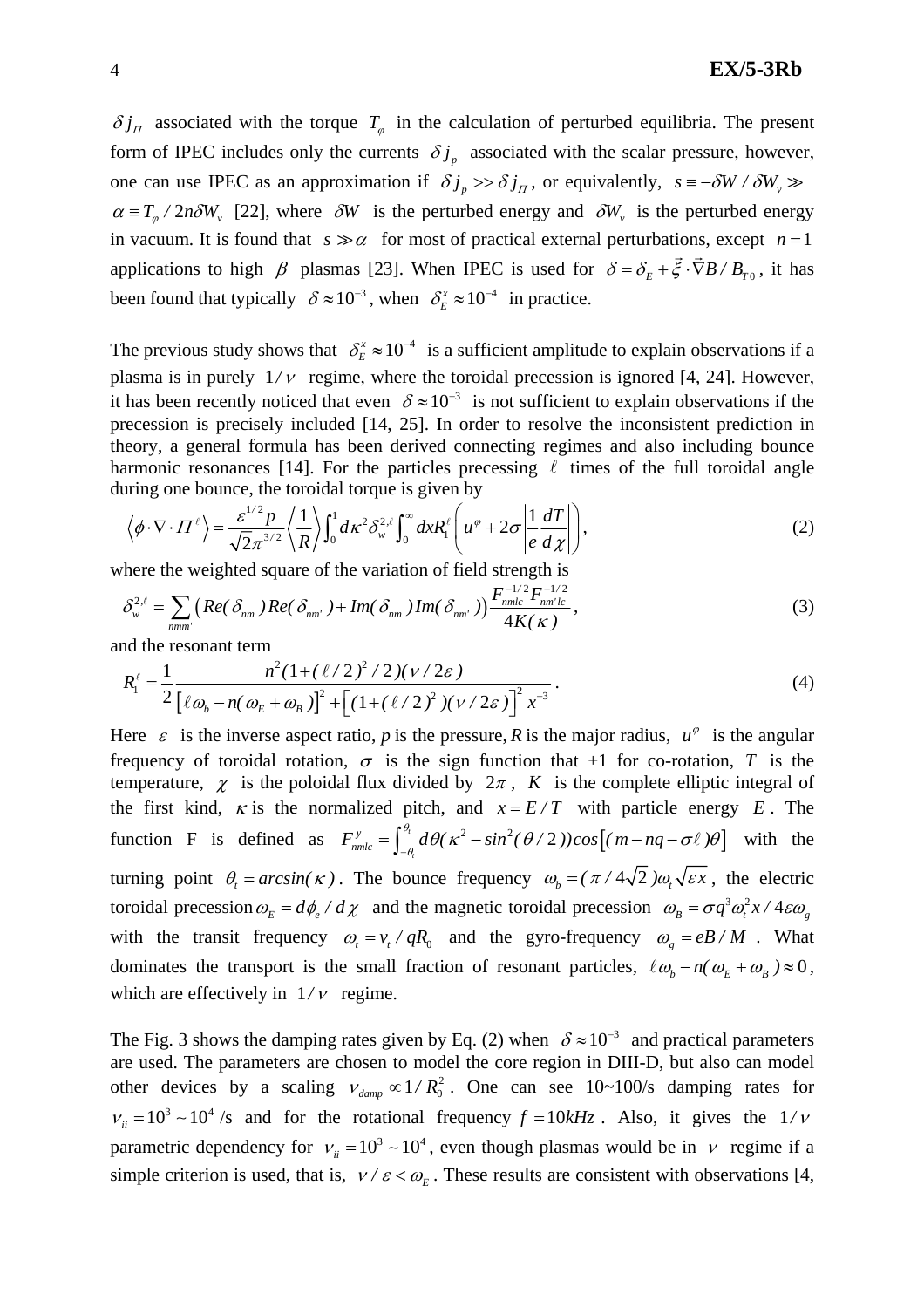

*Fig.3 Rotational damping rates as a function of ion-ion collision frequency evaluated by each formula in*  $1/v$  *regime [8], v*  $v^{1/2}$  *regime [21], and general formula including each resonance* ( $\ell = 0$ , *Resonance* 0 *and*  $\ell > 0$ , *Resonance*) [14]. Parameters are  $R_0 = 2m$ ,  $\varepsilon = 0.3$ ,  $q = 2.2$ ,  $n_e = 5 \times 10^{19} m^{-3}$ ,  $\omega_E / 2\pi = f_\phi = 10^4$ ,  $n = 3$ , and  $\delta_{mn} = 10^{-3} e^{-(m-5)^2/50}$ .

5], which were not consistent with the previous theory. Note that the bounce harmonic resonances enhance the NTV torque by  $\sim 10^2$  factor compared to the estimations for  $\ell = 0$ and  $v = v^{1/2}$  regime, and also  $\delta / \delta_E^x$  enhances the torque by ~10<sup>2</sup> factor. Other parameters make the variation of the torque more complicated, but are almost ignorable compared to the two dominating factors. This strongly implies that IPEC evaluations giving  $\delta \approx 10^{-3}$  may be essential to explain the observed damping rates.

# **4. Optimization of RMP in ITER**

# **4.1 IPEC Characterization of RMP field**

The suppression of ELMs by RMP, which was found on DIII-D [15-17], is an important issue on ITER. Since the installations of RMP coils in ITER are technically demanding, it is important to evaluate the potential benefits. Empirically if the RMP field provides the external field resonating with the edge magnetic field, possibly ergodizing the edge and enhancing particle transport, ELMs tend to be suppressed. Experimental ELM suppression correlates with having the Chirikov > 1 at  $\psi_N \approx 0.85$ . This *Chirikov condition* appears to be a necessary, but not a sufficient condition, and physics behind RMP with ELMs is not fully understood yet. The purpose of this study is to revisit RMP effects on plasmas using IPEC to include ideal plasma response effects. The two main features described in Section 2 and 3 are investigated: {1} the total resonant fields, or Chirikov parameters, and {2} weighted squares of variation in field strength, or NTV forces and rotational damping rates.

The Fig. 4 (a) shows the Chirikov parameters calculated using IPEC  $\delta B_{mn}$  for several DIII-D experimental discharges with various  $n = 3$  RMP configurations. In these experiments, the C-coil did not suppress ELMs while each of the I-coil cases did suppress ELMs. Thus, as seen from Fig. 4 (a) when the plasma response is included, the Chirikov parameters can provide a necessary condition similar to the vacuum Chirikov condition, but not a sufficient condition for determining whether ELM suppression can be obtained with a particular set of RMP coils. Note that the IPEC Chirikov parameters for the C-coil case may not strictly meet the vacuum Chirikov condition [16], but are not so distinct from the I-coil cases. Moreover, the IPEC analysis for recent NSTX RMP experiments using the midplane coils also confirmed that the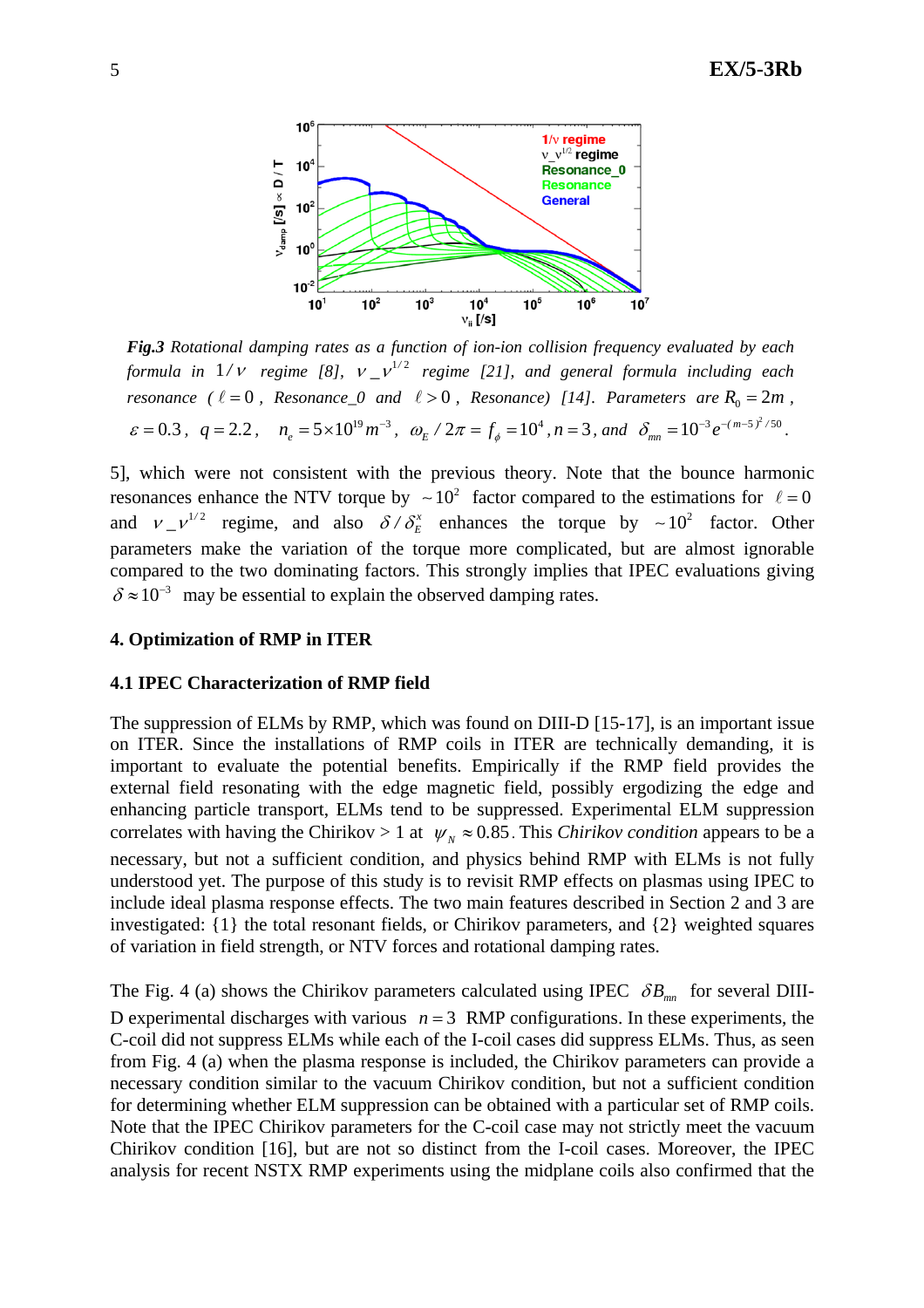

*Fig.4 Characterization of the RMP field for ELM suppression: (a) the IPEC Chirikov parameters, (b) the weighted*  $\delta_w^{2, \ell=0}$  *by Eq. (3), and (c) the NTV forces by Eq. (2) using a set of DIII-D transport parameters (t=3.15s, #127744), for the DIII-D shots using different RMP configurations. Note that (a)~(c) includes ideal plasma response effects from IPEC.* 

Chirikov condition is not sufficient [25]. As pointed out in [16], the Chirikov condition provides a convenient order parameter for size of the ELMs versus the applied RMP, but additional information is needed to determine physics involved. The variation in the field strength and corresponding NTV force, in Fig. 4 (b) and (c), may be one possibility. The weighted square  $\delta_w^2$  in Eq. (3) shows that the field by C-coil is very different due to the large ratios of non-resonant components to near-resonant components in the field. The NTV forces using the generalized Eq. (2) are almost proportional to  $\delta_w^2$  as can be seen with the fixed transport parameters. This implies that ELMs may be suppressed when RMP provides sufficient NTV transport. The NTV strongly affects the transport of particles, so it may be not so surprising that RMP experiments have shown the change of the density profiles, not the temperature profiles. Based on these characterizations, one can define the optimized field that {1} satisfies Chirikov condition, {2} and enhances NTV transport as more as possible in the edge, but {3} as little as possible in the core. Note that these three conditions are similar to the proposed design requirements for RMP coils [26], but do not include the *Pitch-alignment condition*, which remains the future work with IPEC.

### **4.2 Optimization of RMP for ITER**

The optimization of the field using the three conditions requires the investigations of NTV torques with various spectra of the field. Since it is computationally demanding, here an approximate method is used, using the total resonant field  $\delta B_{mn}$  at the rational surfaces. Considering  $\psi_N < 0.8$  as the core region and  $\psi_N > 0.8$  as the edge region, one can find an edge-optimized field in terms of the external field on the boundary that maximizes 2  $\sum_{k}$   $\sum_{k}$   $\sum_{k}$   $\lambda$   $\frac{1}{2}$  $\sum |\delta B_{mn}|^2 / \sum |\delta \vec{B}^x \cdot \hat{n}_b|_{mn}^2$  in the edge, but minimize it in the core using SVD techniques. The *coil-optimized field* using a given set of coils can be found by seeking a combination of the coil currents that most effectively drive the theoretical *edge-optimized field*.

The RMP coils in ITER have been designed similarly to DIII-D, so two rows of off-midplane coils and one row of midplane coils are considered [26] and are designated as *VAC02* coils. In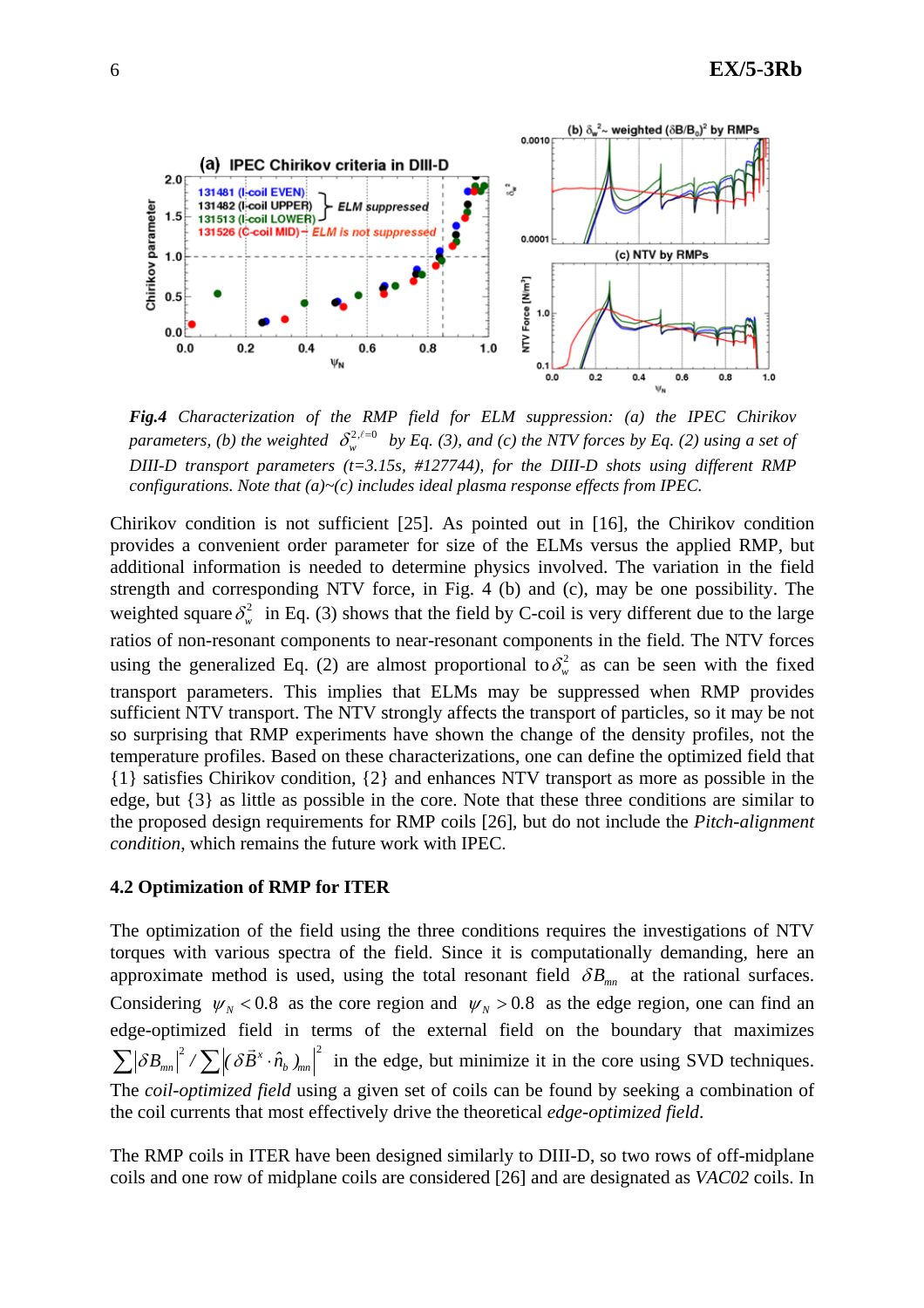

*Fig.5 Optimized results using midplane coils (VAC02\_MID), two rows of off-midplane coils (VAC02\_OFF), and all three rows (VAC02\_OPT) for n=4 RMP field to an ITER inductive plasma. The edge-optimized results (EDGE\_OPT) are also shown for comparison: (a) and (b) plasma. The eage-optimized results (EDGE\_OFT) are also shown for comparison. (a) and (b)*<br>are the two components of  $\delta \vec{B}^x \cdot \hat{n}_{b} = A(\theta) \cos \varphi + B(\theta) \sin \varphi$  for the coil-optimized and the *edge-optimized field, (c) the total resonant field, (d) the IPEC Chirikov parameters, (e) the NTV forces, and (f) the rotational damping rates by NTV braking. The amplitudes are normalized by Chirikov=1 at*  $\psi_N = 0.85$ .

the optimization, the two off-midplane coils are serially connected (even configuration), so the free variables are the two amplitudes for off-midplane coils and midplane coils, and the relative toroidal phase between them. When the three variables are optimized, one can compare the resulting resonant fields or Chirikov parameters, and NTV forces or damping rates with the results by separate applications of the off-midplane and midplane coils, and also by the theoretical edge-optimized field. Fig. 5 shows the results using  $n = 4$  RMP to the standard ITER inductive target plasma [24, 27]: (a) and (b) shows how the optimized field looks on the boundary in terms of the external field. The edge-optimized field is highly wiggly to create strong resonances in the edge, but the coil-optimized field approximates a part of the edge-optimized field on the outboard side as can be seen in red circles in (b), as a result of cancellations between the field by off-midplane and midplane coils. (c) and (d) shows the resonant fields and Chirikov parameters in each case. Note that the coil currents are set by Chirikov=1 at  $\psi_N = 0.85$ . The coil-optimized field does not improve the resonant fields or the Chirikov parameters in (c) and (d), but it does substantially improve NTV parameters as can be seen in (e) and (f). One can see that the coil-optimized field reduces rotational damping in core up to a factor of ~10. This result is obtained using an approximate optimization with  $\delta B_{mn}$ , but still illustrates well the potential benefits of the three rows of coils and the optimization. A better optimization will be studied in the future using the NTV parameters, and by allowing the two rows of the off-midplane coils to have independent currents.

#### **5. Final Remarks**